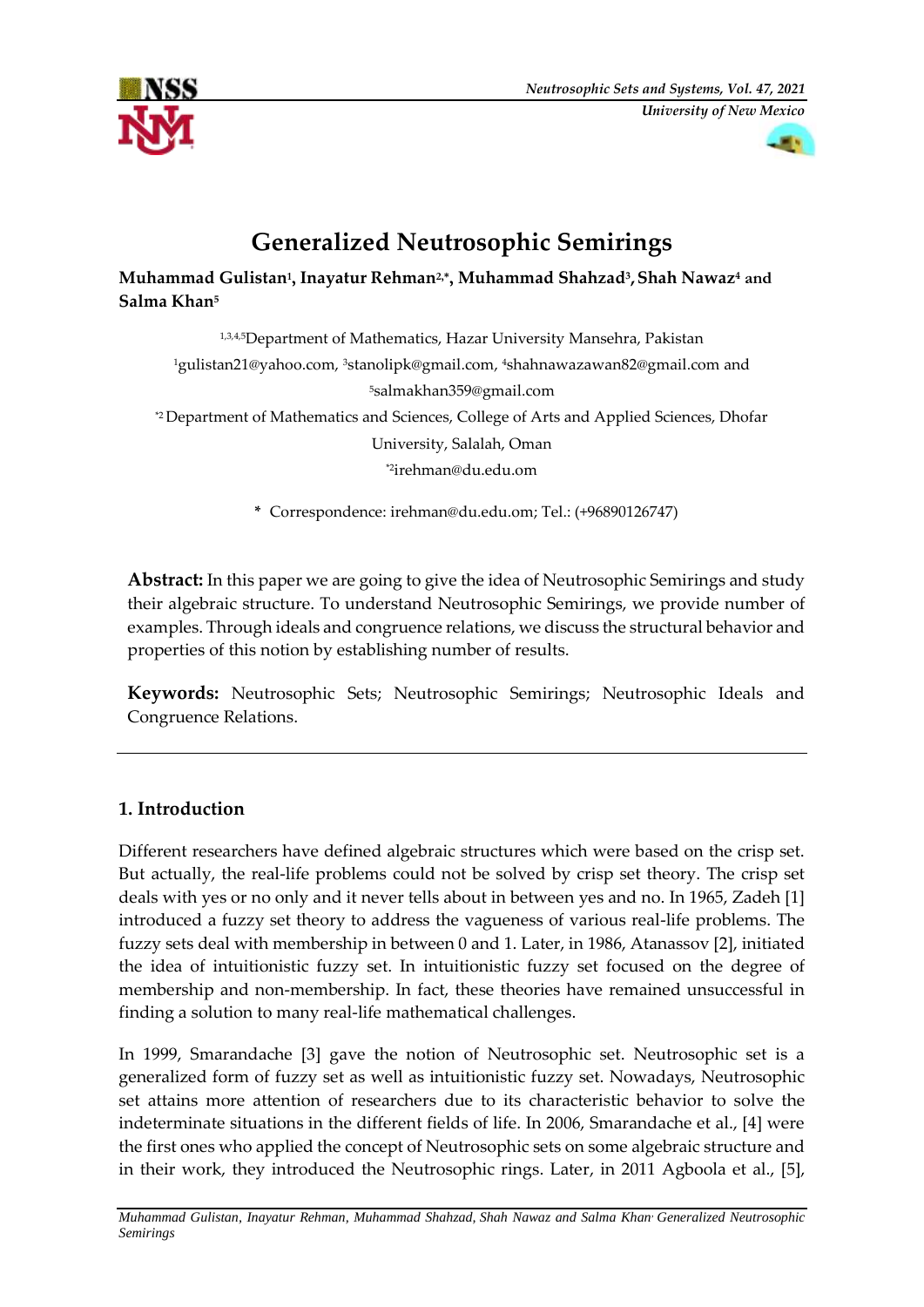discussed Neutrosophic Rings-I. Neutrosophic groups and Neutrosophic sub-groups were introduced in 2012 by Agboola et al., [6]. Ali et al., [7,8,9,10] have used Neutrosophic set approach for different algebraic structures. In 2016, Khan et al., [11] briefly discussed the characterization of Neutrosophic left almost semigroups. On the other hand, the application of Neutrosophic sets is getting more attention of researchers. For more study about the application aspect of Neutrosophic sets, the readers are referred to [12,13,14,15,16,17,18,19].

In 1992, Golan [20], has done a worth full work and defined a new structure named semiring. A detailed discussion has been done in this paper. We used Neutrosophic set approach to semiring and gave the idea of Neutrosophic semiring. We discussed the characteristic properties of Neutrosophic semiring and its substructures. For that we have given various examples. We talked about the ideals of Neutrosophic semirings. In last section, congruence relations are characterized in the Neutrosophic semirings. We established number of results. For instance: Suppose {Jk: k ∈K} is a collection of left ideals in neutrosophic semiring N. Then U J<sub>k</sub> is a left ideal if J<sub>k</sub> ⊆J<sub>k+1</sub> for all k∈K. Another main result: A relation  $\rho$  on a neutrosophic semiring N is congruence relation if and only if it is left congruence and right as well.

## 2. **Neutrosophic Semirings**

We generalize the theory of semrings to neutrosophic semirings. We also discuss about ideals and congruences of neutrosophic semirings with some properties.

**Definition 2.1.** An algebraic structure (S∪I, \*1, \*2) is called neutrosophic semiring if \*1 and \*2 are the closed and associative binary operations and ∗<sup>2</sup> is distributive over ∗1 where S is semiring with respect to  $*_1$  and  $*_2$  and I is the neutrosophic element (I = I<sup>2</sup>) and < S∪I > = {a +  $bI$ ; a,  $b \in S$  }.

Let us give some examples to understand this notion completely.

**Example 2.2.** The set  $S = \{0, 1, 2\}$  is the semiring under the operation of addition ∗<sup>1</sup> and multiplication ∗2(mod3) which can be verified.

```
Then \langle S∪I \rangle = {0 + 0I, 0 + 1I, 0 + 2I, 1 + 0I, 1 + 1I, 1 + 2I, 2 + 0I, 2 + 1 I, 2 + 2I} is the
neutrosophic semiring under the same operations as that of S i. e for all a + bI, c + dI \in S \cup I,
(a + bI) *1 (c + dI) = (a + c) + (b + d)I, (a + bI) *2 (c + dI) = (ac) + (bd)I.
```
**Closure property:** Let  $(a + bI)$  and  $(c + dI) \in S \cup I$  then  $(a + bI) *_{1} (c + dI) = (a + c) + (b + d)I \in$ S∪I and  $(a + bI) *_{2} (c + dI) = (ac) + (bd)I \in SU$ . Which shows that closure property is satisfied. **Distributive law:** Let  $(a + bI)$ ,  $(c + dI)$  and  $(e + f)I \in S \cup I$  then  $(a + bI) *_{2} [(c + dI) *_{1} (e + f)I]$  $= (a + bI) *_{2} ((c + e) + (d + f)I) = (ac + ae) + (bd + bf)I.$ and  $[(a + bI) *_{2} (c + dI)] *_{1} [(a + bI) *_{2} (e + f)I] = ((ac) + (bd)I) *_{1} ((ae) + (bf)I)$ 

 $= (ac + ae) + (bd + bf)I.$ 

**Associative law:** Let  $(a + bI)$ ,  $(c + dI)$  and  $(e + f)I \in S \cup I$ . Then

 $[(a + bI) *_{1} (c + dI)] *_{1} (e + f)I = ((a + c) + (b + d)I) *_{1} (e + f)I = (a + c + e) + (b + d + f)I.$ 

 $(a + bI) *1 [(c + dI) *1 (e + f)I] = (a + bI) *1 ((c + e) + (d + f)I) = (a + c + e) + (b + d + f)I.$ 

Again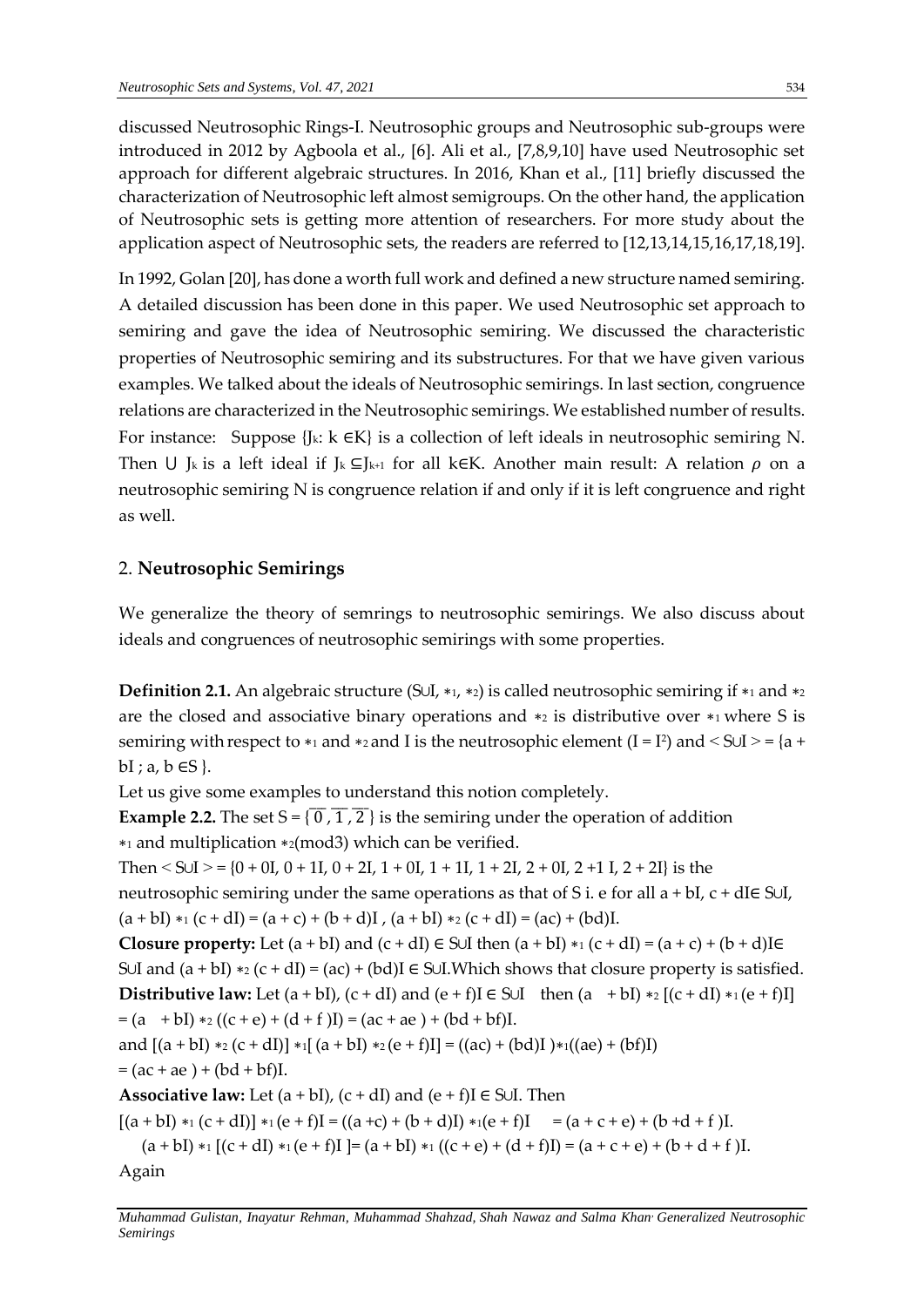$[(a + bI) *_{2} (c + dI)] *_{2} (e + f)I = ((ac) + (bd)I) *_{2} (e + f)I = (ace) + (bdf)I.$ 

 $(a + bI) *_{2} [(c + dI) *_{2} (e + f)I] = (a + bI) *_{2} ((ce) + (df)I) = (ace) + (bdf)I.$ 

**Example 2.3.** The structure  $(Z, *_{1}, *_{2})$  is the semiring under the operations of usual multiplication and addition where Z is the set of integers and  $*$ 1 and  $*$ 2 represent the usual multiplication and addition. Then  $\leq Z \cup I$  > = {a + bI; a, b  $\in Z$ } is the neutrosophic semiring and for all  $a + bI$ ,  $c + dI \in Z \cup I$   $(a + bI) *_{1} (c + dI) = (ac) + (bd)I$  and  $(a + bI) *_{2} (c + dI) = (a + c) +$  $(b + d)I$ .

**Definition 2**.**4.** A proper subset P of a neutrosophic semiring (S∪I, ∗1, ∗2) is called neutrosophic subsemiring if P itself is a neutrosophic semiring under the same binary operation as that of S∪I.

Let us give some examples of neutrosophic subsemiring.

**Example 2.5.** Let Wand N are the sets of whole and natural numbers respectively then W∪I ={a + bI; a, b  $\in$  W} is the neutrosophic semiring under  $*$ 1 and  $*$ 2 are of example number **2.3** Then N∪I ={ a + bI; a, b ∈ N } is the subset of W∪I and hence under the operations of W∪I the subset N∪I becomes the neutrosophic subsemiring. One can check it easily.

**Example 2.6.** Let  $N = \{1, 2, 3, ...\}$  and  $S = \{2, 3, 4, ...\}$  then algebraic structure (N∪I, \*1, \*2) is the neutrosophic semiring where ∗<sup>1</sup> and ∗<sup>2</sup> are the operations of example 3. Then S∪I is obviously subset of N∪I and hence is the neutrosophic subsemiring of N∪I under the operations of N∪I.

**Lemma 2.7.** A subset P of neutrosophic semiring (S∪I, ∗1, ∗2) is neutrosophic subsemiring if and only if it satisfies the following:

- (i)  $(a + bI) *_{1} (c + dI) \in P$  and
- (ii)  $(a + bI) *_{2} (c + dI) \in P$   $\forall (a + bI), (c + dI) \in P$ .

**Proof.** Let  $(P, *_{1}, *_{2})$  is a neutrosophic subsemiring then by closure property  $∀ (a + bI), (c + dI) ∈ P, (a + bI) *1 (c + dI) ∈ P$  and  $(a + bI) *2 (c + dI) ∈ P$ .

Conversely,

let ∀  $(a + bI)$ ,  $(c + dI) \in P$ ,

- (i)  $(a + bI) *_{1} (c + dI) \in P$
- (ii)  $(a + bI) *_{2} (c + dI) \in P$ .

Then from (i) and (ii) closure property is satisfied. And since elements of P are of neutrosophic semiring (S∪I, ∗1, ∗2) and operations are also same as that of S∪I and since associative and distributive laws are satisfied therein so both laws are satisfied for P with respect to  $*$ 1 and  $*$ 2. Hence this makes (P,  $*$ 1,  $*$ 2) into neutrosophic subsemiring.

**Proposition 2.8.** The intersection of any number of neutrosophic subsemiring is either empty or neutrosophic subsemiring.

**Proof.** Let {B<sub>i</sub>: i∈ J} is the collection of neutrosophic subsemirings of (S∪I, \*1, \*2). Let  $\bigcap B_i \neq \emptyset$ then we show that the subset  $\bigcap B_i$  of S∪I is the neutrosophic subsemiring. Let (a + bI) and  $(c + dI) \in \bigcap B_i \implies (a + bI)$  and  $(c + dI) \in B_i \quad \forall i \in J$ . This implies  $(a + bI) *_{1} (c + dI)$  and  $(a + bI) *_{2} (c + dI) \in B_{i}$  ∀ i∈ J because each Bi is neutrosophic subsemiring of (S∪I, \*1, \*2). So, this implies  $(a + bI) *1 (c + dI)$  and  $(a + bI) *2 (c + dI) \in \bigcap B_i \quad \forall i \in I$ . Thus by the **Lemma 2.7**  $\bigcap$  B<sub>i</sub> is the neutrosophic subsemiring.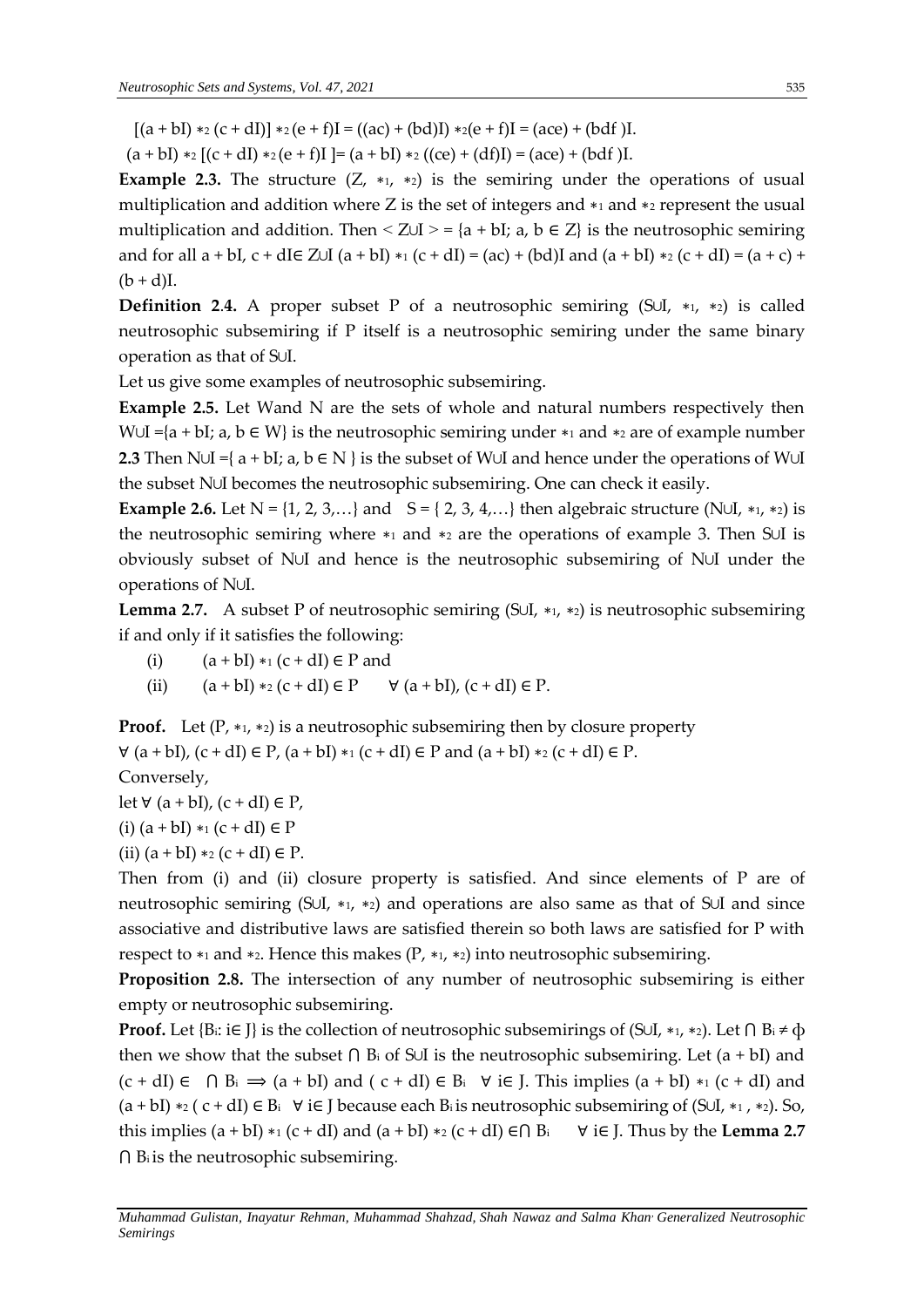**Remark 2.9.** Union of neutrosophic subsemirings may or may not be the neutrosophic subsemiring.

**Example 2.10.** If  $X = \{a, b, c, d, e\}$  then  $(P(X), \cup, \cap)$  is a semiring. Now let  $P(X)=S$ , then  $\langle SUS = \{A + BI : A, B \in P(X)\}\$  is the neutrosophic semiring. Suppose  $S_1 = \{ \{ \}, \{a\}, \{a, b\}, X \}$  and  $S_2 = \{ \{ \}, \{c\}, \{b, c\}, X \}$  are the subsets of S. Then  $S_1 \cup I$  > = {C + DI; C, D  $\in S_1$ } and < S<sub>2</sub>∪I > = {E + FI: E, F  $\in S_2$ }. In tabular form: < S<sub>1</sub>∪I > = {{} + { }I , { } + {a}I, { } + {a, b }I, { } + X I , { a } + { }I , { a} + {a}I, { a} + {a, b }I, {a } + X I, { a, b} + {a, b }I ,  ${a, b}$  +  ${a}$ I,  ${a, b}$  +  ${a, b}$  +  ${a, b}$ I,  ${a, b}$  +  $X$ I,  $X + \{1\}$ ,  $X + {a}$ I,  $X + {a, b}$ I,  $X + X$ I} and  $\le S_2 \cup I$  > =  $\{\{\} + {\{\}\} + {\{\}I}, \{\} + {\{c\}I}, \{\} + {\{\}b}, c\}I, \{\} + XI, \{c\} + {\{\}\}I, \{c\} + {\{c\}I}, \{c\} + {\{\}b}, c\}I, \{c\} + XI, \{b, c\} + {\{\}b}, c\}$ c }I , {b, c } + {c}I, {b, c } + {b, c }I, {b, c } + {x I,  $X + \{$ }I ,  $X + \{c\}$ I,  $X + \{b, c\}$ I,  $X + X$  I } are the neutrosophic semirings but their union  $\langle S_1 \cup S_2 \cup S_3 \rangle = \{ \} + \{ \} + \{ \}$ [, { } + {a}[, { } + {a, b }[, {  $} + X I$ , { a } + { }I, { a} + {a}I, { a} + {a, b }I, {a } + X I, { a, b} + {a, b }I, {a, b } + {a}I, {a, b } + {a, b  $\{I, \{a, b\} + X I, X + \{I, X + \{a\}I, X + \{a, b\}I, X + X I, \{\} + \{I, \{\} + \{c\}I, \{\} + \{b, c\}I, \{\} + X I, \{\}$ c } + {  $\vert I \vert$ , { c} + {c}I, { c} + {b, c }I, {c } + X I, { b, c } + {b, c }I, {b, c } + {c}I, {b, c } + {b, c }I, {b, c } + X I,  $X + \{ |I, X + \{c\}, X + \{b, c\}, X + X I \}$  is not the neutrosophic semiring because the operation of union is not closed i.e. { a, b} + {a, b }I ∪{ b, c} + {b, c }I = ({ a, b}∪{ b, c}) + ({ a, b}∪{ b, c}) I = {a, b, c} + {a, b, c}I ∉ < S<sub>1</sub>∪I > ∪ < S<sub>2</sub>∪I >.

Now we will show that under what condition union of neutrosophic subsemiring is again a neutrosophic subsemiring.

**Proposition 2.11.** Let {B<sub>k</sub>: k  $\in$  K} be the family of neutrosophic subsemiring. If B<sub>k</sub>  $\subseteq$  B<sub>k+1</sub> then  $\bigcup B_k$  is neutrosophic subsemiring.

**Proof.** Let a + bI,  $c$  + dI  $\in \bigcup B_k$  then this implies that there exist some p and q $\in K$  such that  $a + bI \in B_p$  and  $c + dI \in B_q$ . Let  $q > p$  then  $a + bI$ ,  $c + dI \in B_q$ . Now since  $B_q$  is neutrosophic subsemiring so  $(a + bI) *1 (c + dI)$  and  $(a + bI) *2 (c + dI) \in B<sub>q</sub>$  so, this implies that  $(a + bI) *1$  $(c + dI)$  and  $(a + bI) *_{2} (c + dI) \in UB_{k}$  thus by the **Lemma 2.7**  $UB_{k}$  is neutrosophic subsemiring. **Corollary 2.12.** Union of two neutrosophic subsemirings  $N_1$  and  $N_2$  of N is again neutrosophic subsemiring of N if either  $N_1 \subseteq N_2$  or  $N_2 \subseteq N_1$ .

**Proof.** Let  $N_1 \subseteq N_2$  then obviously  $N_1 \cup N_2 = N_2$ . It follows that  $N_1 \cup N_2$  is a neutrosophic subsemiring. Again let  $N_2 \subseteq N_1$  then clearly  $N_1UN_2 = N_1$ . Now as  $N_1$  is neutrosophic subsemiring so,  $N_1 UN_2$  is by transitive property.

We discuss the ideals of neutrosophic semirings and describe its properties.

**Definition 2.13.** Let J be the nonempty subset of neutrosophic semiring S, then J is called left ideal of S if  $\forall$  (a<sub>1</sub> + b<sub>1</sub>I), (a<sub>2</sub> + b<sub>2</sub>I) ∈ J, (a<sub>1</sub> + b<sub>1</sub>I) \*<sub>1</sub> (a<sub>2</sub> + b<sub>2</sub>I) ∈ J and (a + bI) \*<sub>2</sub> (c + dI) ∈ J  $\forall$  (a  $+ bI$ )  $\in$  S and  $(c + dI) \in$  J.

**Example 2.14.** Let  $N = \{1, 2, 3, ...\}$  is the set of natural numbers and  $*_1$ ,  $*_2$  represent the operations of multiplication and addition as defined in **Example 2.3** then N∪I ={a + bI: a, b∈ N}becomes the neutrosophic semiring and for set  $S = \{2, 3, 4, ...\}$  the structure S∪I ={c + dI: c, d ∈ S } becomes the left ideal because  $\forall e$  + f I ∈ N , a + bI ∈ S and c + dI ∈ S, (a + bI) \*1 (c  $+ dI$ )  $\in$  S and  $(e + f I) *_{2} (c + dI) \in$  S.

**Theorem 2.15.** The intersection of any number of left ideals of neutrosophic semiring N is again a left ideal.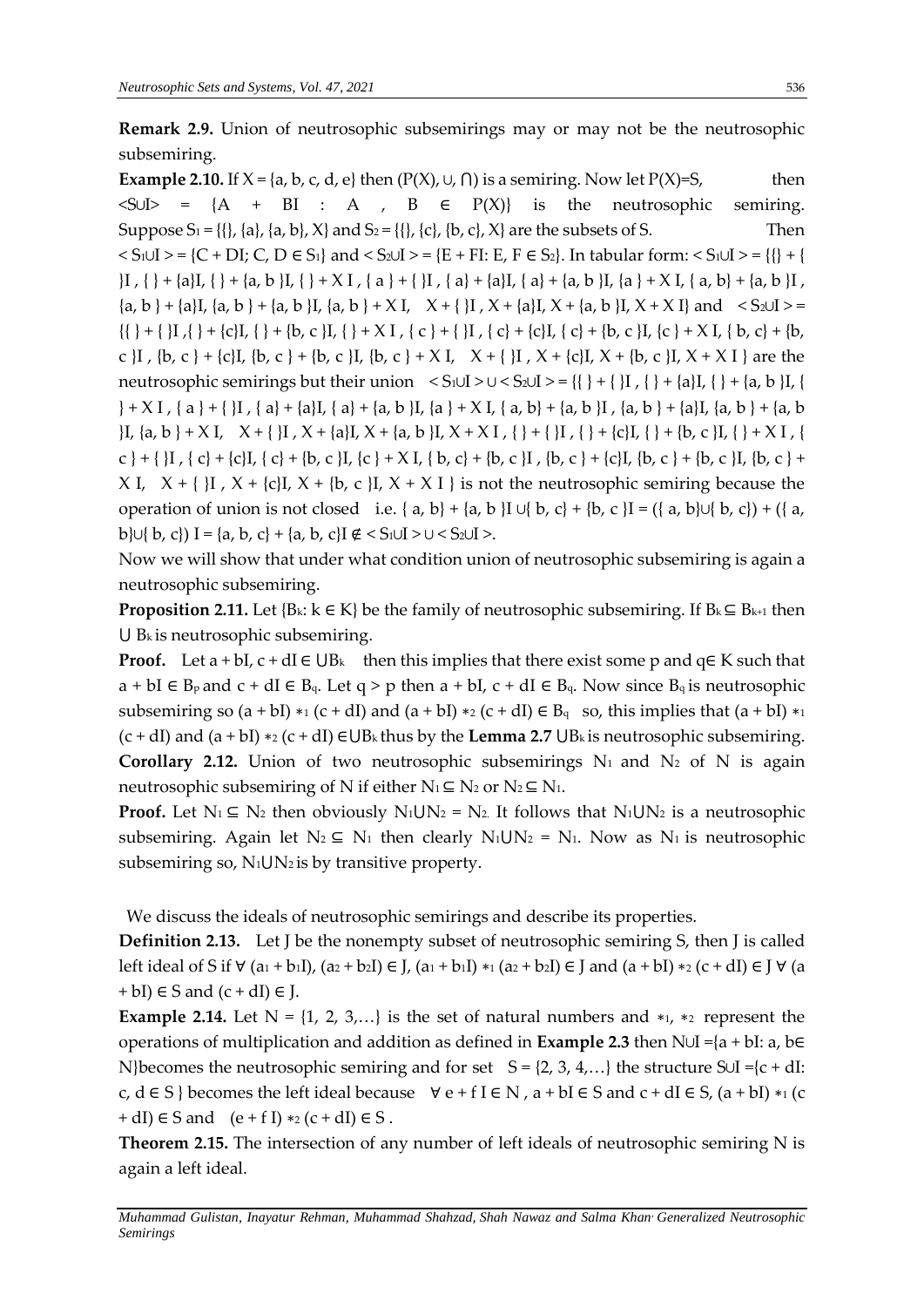**Proof.** We suppose that  $\{J_k: k \in K\}$  be the family of left ideals of neutrosophic semiring N. We have to show that  $\bigcap J_k$  is the left ideal of N. Let  $(a + bI)$ ,  $(c + dI) \in \bigcap J_k$  and  $(e + fI) \in N$ this implies that  $(a + bI)$ ,  $(c + dI) \in J_k \forall k \in K$ , and  $(e + fI) \in N$  this implies that  $(a + bI) *_{1} (c + I)$ dI) ∈ J<sub>k</sub>, and (e + f I) \*2 (a + bI) ∈ J<sub>k</sub> ∀ k∈ K because each J<sub>k</sub> is the left ideal so, this shows that  $(e + f I) *_{2} (a + b I) \in \bigcap I_{k} \forall k \in K$  so from hence we say that  $\bigcap I_{k}$  is the left ideal.

**Note:** The case is same for right ideals and ideals of neutrosophic semiring.

**Remark 2.16.** Union of left ideals of neutrosophic semiring may or may not be the left ideal again.

In order to be more clear with the preceding remark we give an example.

**Example 2.17.** The set N∪I ={a + bI :a, b  $\in$ N } under the operations  $(a + bI) *1(c + dI) = gcd$  $(a, c) + (gcd (b, d))I$  and  $(a + bI) *_{2} (c + dI) = lcm (a, c) + (lcm (b, d))I$  is the neutrosophic semiring and 2N∪I = { $a + bI : a, b \in 2N$ } and 3N∪I = { $a + bI : a, b \in 3N$ } are the left ideals of N∪I but (2N∪I) ∪ (3N∪I) is not the left ideal of N∪I because 2 + 2I and 9 + 9I ∈ (2N∪I) ∪ (3N∪I) and  $(2 + 2I)$  \*1  $(9 + 9I) = gcd(2, 9) + (gcd(2, 9))I = 1 + 1I$  which does not belong to (2N∪I) ∪ (3N∪I), hence because of failure of closure property (2N∪I) ∪ (3N∪I) does not become ideal again.

Now we write the condition for union of left ideals of neutrosophic semiring to become ideal so, here we go.

**Theorem 2.18.** Let  $\{J_k: k \in K\}$  be the family of left ideals of neutrosophic semiring N. Then  $\bigcup$ <sub>k</sub> is left ideal if J<sub>k</sub>⊆ J<sub>k+1</sub> for all  $k \in K$ .

**Proof.** Let  $(a + bI)$ ,  $(c + dI) \in U J_k$  and  $(e + f I) \in N$  then there exist p and  $q \in K$  such that  $(a + bI)$ + bI)  $\in J_p$  and  $(c + dI) \in J_q$ . Let q > p then  $(a + bI)$ ,  $(c + dI) \in J_q$ . Now as  $J_q$  is an ideal so it follows that (a + bI) \*1 (c + dI) ∈ J<sub>q</sub> and (e + f I) \*2 (a + bI) ∈ J<sub>q</sub>. Thus (e + f I) \*2 (a + bI) ∈ UJ<sub>k</sub>. so it follows that  $\bigcup$  Jk is the left ideal. In similar fashion we can show that  $\bigcup$  Jk is right ideal. This completes the proof.

**Corollary 2.19.** Union of two left ideals J<sub>1</sub> and J<sub>2</sub> of neutrosophic semiring N is an ideal if J<sub>1</sub>⊆  $J_2$  or  $J_2 \subseteq J_1$ .

**Proof.** If J<sub>1</sub>⊆ J<sub>2</sub> then J<sub>1</sub>∪J<sub>2</sub> = J<sub>2</sub> and result is obvious. Again if J<sub>2</sub>⊆ J<sub>1</sub> then J<sub>1</sub>∪J<sub>2</sub> = J<sub>1</sub> and since J<sub>1</sub> is the left ideal of neutrosophic semiring N. So, by transitive property  $J_1 \cup J_2$  is an ideal.

**Theorem 2.20.** Every left ideal of a neutrosophic semiring N is neutrosophic subsemiring of N.

**Proof**. Let J be the left ideal of N and for all  $(a + bI)$ ,  $(c + dI) \in J$ ,  $(a + bI) *1$ ,  $(c + dI) \in J$ . Since J⊆ N, so  $(a + bI) \in N$ . Now as J is the left ideal of N so,  $(a + bI) *_{2} (c + dI) \in J$  and associative and distributive laws are surely satisfied because  $J\subseteq N$  and N is neutrosophic semiring. Similar result can be proved for every right ideal.

**Remark**.**2.21.** Converse of the above theorem is not true in general and it can be seen from following example.

**Example 2.22.** Let  $N = \{1, 2, 3, ...\}$  be the set of natural numbers. Then  $N \cup I = \{a + bI : a, b \in N\}$ } under the operations defined as  $(a + bI) *1 (c + dI) = min(a, c) + (min(b, d))I$  and  $(a + bI)$  $\star_2$  (c + dI) = max(a, c) + (max(b, d))I, becomes the neutrosophic semiring and 2N∪I ={a + bI :a, b ∈ 2N }being the subset of N∪I becomes the neutrosophic subsemiring. But 2N∪I  $=\{a+ bI: a, b \in 2N \}$  is not a left ideal because if we take  $5 + 5I$  from N∪I and  $4 + 4I$  from 2N∪I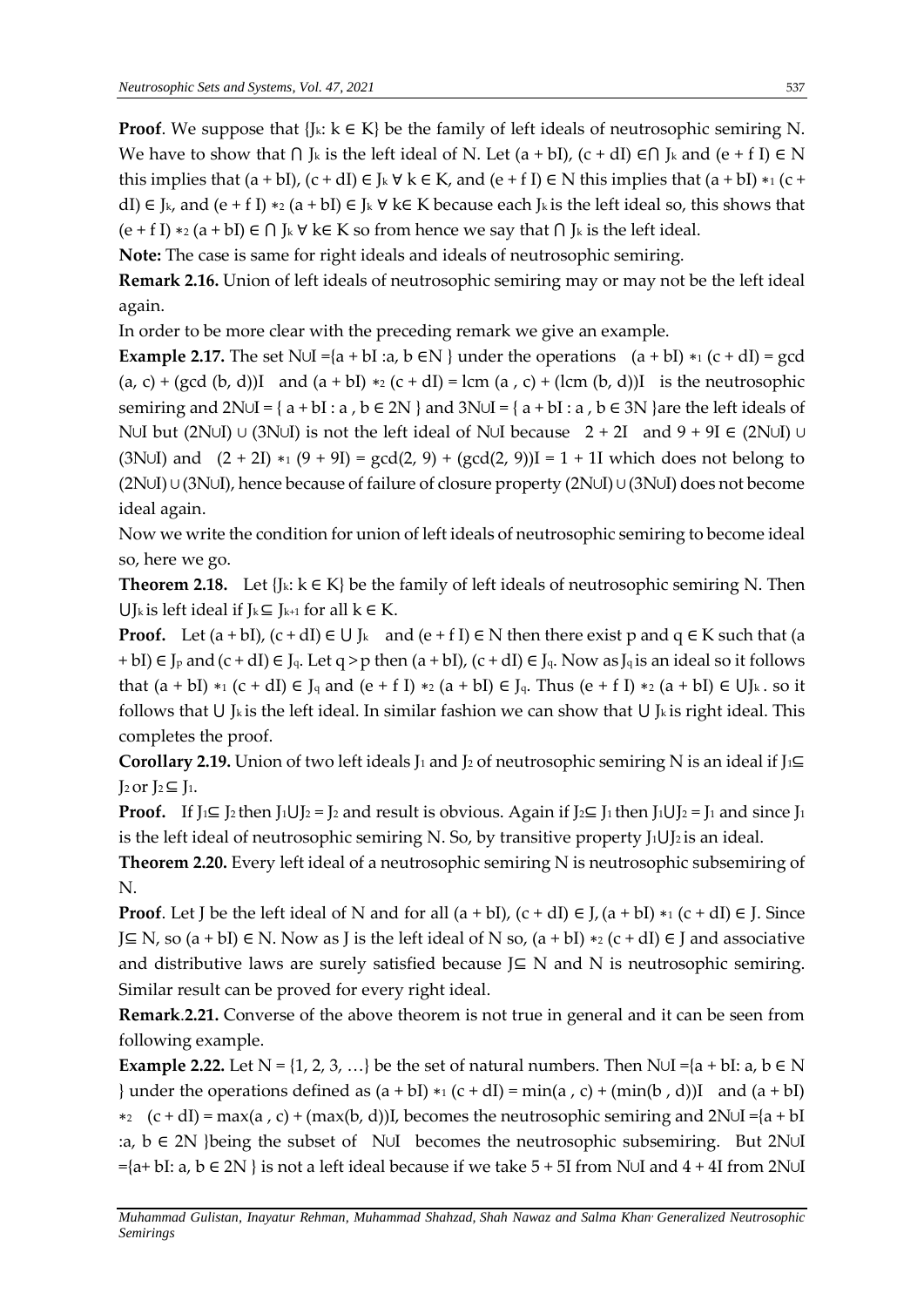and apply operation ∗<sup>2</sup> upon the selected members, we will see that resultant element is not of 2N∪I i.e.  $(5+5I) *_{2} (4+4I) = max(5, 4) + (max(5, 4))I = 5 + 5I \notin 2$ N∪I. Hence it is clear now that the converse part of above theorem is not true in general.

#### **3. Congruence Relations in Neutrosophic Semirings**

We now study the concept of congruences in neutrosophic semirings.

**Definition 3.1.** Let N∪I={a + bI : a, b ∈ N } be the neutrosophic semiring under the operations  $*_1$  and  $*_2$ . A relation  $\rho$  on N∪I is called left compatible if for all  $(a + bI)$ ,  $(c + dI)$ and  $(e + f I) \in N \cup I$  and  $((a + bI), (c + dI)) \in \rho$ ,  $((e + f I) *_{1} (a + bI), (e + f I) *_{1} (c + dI)) \in \rho$  and  $((e + f I) *_{1} (a + bI))$ + f I)  $*_2$  (a + bI), (e + f I)  $*_2$  (c + dI))  $\in \rho$ .

The relation is called right compatible if for all  $(a + bI)$ ,  $(c + dI)$  and  $(e + fI) \in N \cup I$  and  $((a+bI),(c+dI))\in \rho$ , $((a+bI)*(e+fI),(c+dI)*(e+fI))\in \rho$ 

and  $((a + bI) *_{2} (e + fI), (c + dI) *_{2} (e + fI)) \in \rho$ .

It is called compatible relation if for all  $(a + bI)$ ,  $(c + dI)$ ,  $(e + fI)$  and  $(g + hI) \in N \cup I$  and  $((a + bI), (c + dI))$  and  $((e + fI), (g + hI)) \in \rho$ ,  $((a + bI) * (e + fI), (c + dI) * (g + hI)) \in \rho$  and  $((a + bI) * (e + fI))$ + bI)  $*_2$  (e + f I), (c + dI)  $*_2$  (g + hI))  $\in \rho$ .

A left (right) compatible equivalence relation is called left (right) congruence relation. A compatible equivalence relation is called congruence relation.

To understand the above concept, we consider the following example.

**Example 3.2.** Consider the neutrosophic semiring  $(Z_5 \cup I, *_1, *_2)$  where for all  $(a + bI)$ ,  $(c + dI)$  $\in Z_5 \cup I$ ,  $(a + bI)*(c + dI) = min ((a + bI)$ ,  $(c + dI))$  and  $(a + bI)*(c + dI) = max ((a + bI)$ ,  $(c + dI))$ and consider  $\rho = \{(a + bI), (c + dI)\}\; (a + bI) = (c + dI)\}$  then this relation is left compatible (left congruence), right compatible (right congruence) and compatible(congruence) and one can verify it easily.

**Proposition 3.3.** A relation  $\rho$  on a neutrosophic semiring N is congruence relation if and only if it is both left and right congruence relation.

**Proof.** Let be a congruence relation on a neutrosophic semiring N. Let  $(a + bI)$ ,  $(c + dI)$  and  $(e + f I) \in N$  and  $((a + bI), (c + dI)) \in \rho$ . Then  $((e + f I) * (a + bI), (e + f I) * (c + dI))$  and  $((e + f I) * (a + bI))$ + bI), (e + f I)\*2(c + dI)) $\in \rho$ . This shows that  $\rho$  is a left congruence relation and similarly it can be shown that  $\rho$  is a right congruence relation.

Conversely, assume that  $\rho$  is both left and right congruence relation. Let  $(a + bI)$ ,  $(c + dI)$ ,  $(e + f I)$  and  $(g + hI) \in N$  such that  $((a + bI)$ ,  $(c + dI))$  and  $((e + f I), (g + h I)) \in \rho$ . Therefore  $((a + bI)*(e + f I), (c + dI)*(e + f I))\in \rho$ and  $((a + bI)*2(e + f I), (c + dI)*2(e + f I))\in\rho$  as  $\rho$  is a right compatible. Also  $((c + dI)*(e + fI), (c + dI)*(g + hI))\in \rho$  and  $((c + dI)*(e + fI), (c + dI)*(g + hI))\in \rho$  because  $\rho$  is a left compatible relation. Therefore  $((a + bI)*(e + fI), (c + dI)*(g + hI))\in \rho$  and  $((a + bI)*(e$ + f I),  $(c + dI) *_{2}(g + hI) \in \rho$ . Thus  $\rho$  is a congruence relation.

### **4. Conclusions**

In this article, we presented the theme of Neutrosophic Semiring to analyze its algebraic structural behavior. We studied the characteristic properties of Neutrosophic Semirings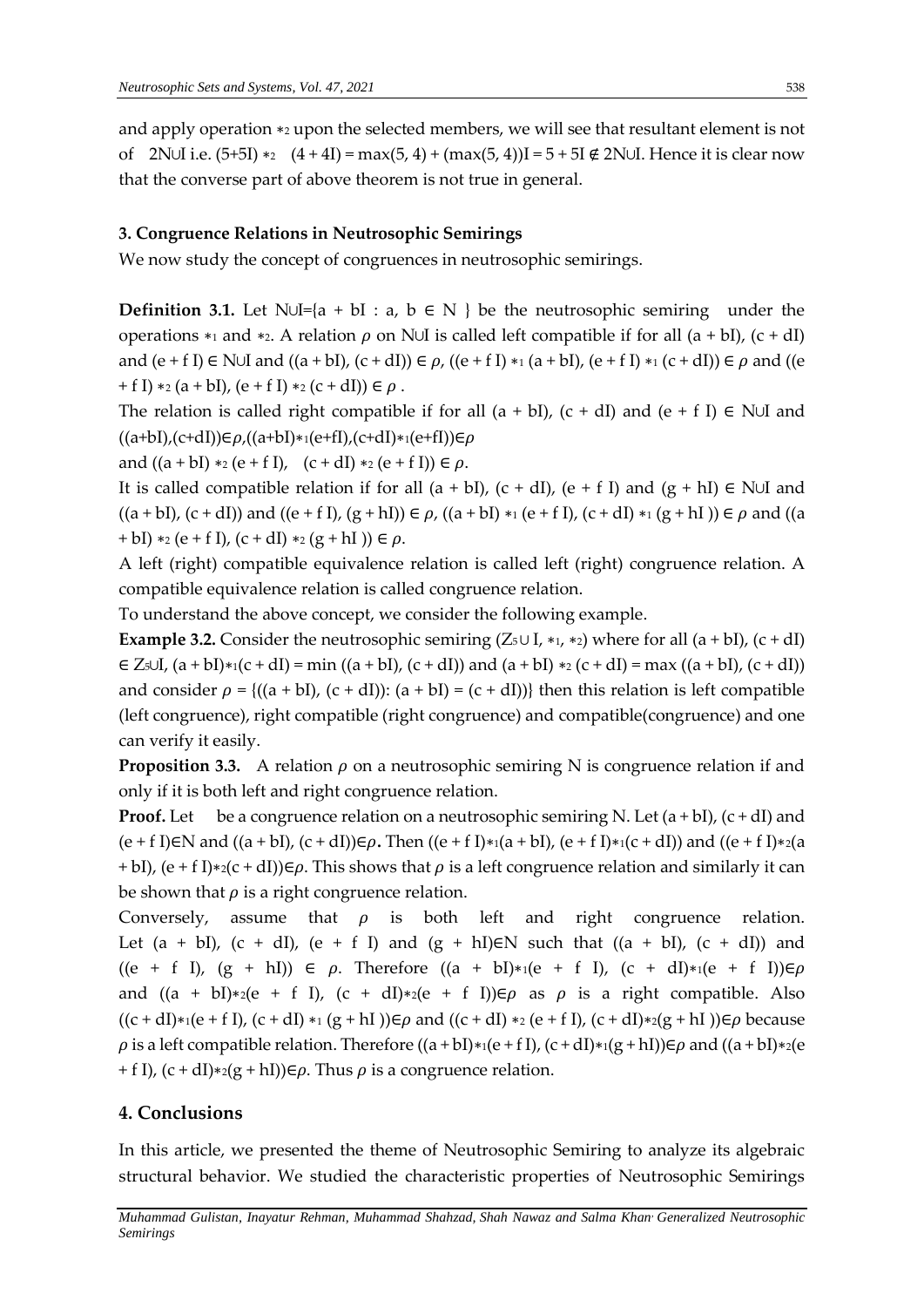through their ideals and congruence relations. In the luminosity of our findings, we may conclude that our study is going to be a good addition to the list of algebraic structures based on Neutrosophic sets. Further we are planning to work out the structural study of Neutrosophic Semiring by extending it to Neutrosophic bi-Semiring and Neutrosophic Nsemiring and also some theoretical applications of fuzzy sets and soft sets can be studied in these Neutrosophic algebraic structures.

**Funding:** This research received no external funding.

**Conflicts of Interest:** The authors declare no conflict of interest.

#### **References**

- 1. Zadeh, L. Fuzzy sets. *Information and Control* **1965**, 338-353.
- 2. Atanassov, K.T. Intuitionistic fuzzy sets. *Fuzzy Sets and Systems* **1986***,* 20, 87-96.
- *3.* Smarandache, F. A Unifying Field in Logics: Neutrosophic Logic. Neutrosophy, Neutrosophic Set, Neutrosophic Probability. *American Reserch Press, Rehoboth, NM,* **1999.**
- *4.* Kandasamy, W. B. V.; Smarandache, F. Neutrosophic rings. *Phoenix, Arizona 2006.*
- *5.* Agbοοla, A. A. A.; Akinοla, A. D.; Oyebοla, O. Y. Neutrosοphic rings I. *International Journal of Mathеmatical Combinatorics* **2011,** 4, 1-14.
- *6.* Agbοοla, A. A. A.; Akinοla, A. D.; Oyebοla, O. Y. Neutrosophic Groups and Neutrosophic Subgroups. *International Journal of Mathеmatical Combinatorics* **2012,** 3, 1-9.
- *7.* Ali, M.; Smarandache, F.; Shabir, M.; Vladareanu, L. Generalization of Neutrosophic rings and Neutrosophic fields. *Neutrosophic Sets and Systems* **2014**, 5, 9-14.
- *8.* Ali, M.; Shabir, M.; Naz, M.; Smarandache, F. Neutrosophic left almost semigroup. *Neutrosophic Sets and Systems* **2014**, 3, 18-28.
- *9.* Ali, M.; Smarandache, F.; Shabir, M.; Naz, M. Neutrosophic bi-LA-semi group and Neutosophic N-LA-semi group. *Neutrosophic Sets and Systems* **2014**, 4, 19-24.
- *10.* Ali, M.; Shabir, M.; Smarandache, F.; Vladareanu, L. Neutrosophic LA-semigroup rings. *Neutrosophic Sets and Systems* **2015**, 7, 81-88.
- *11.* Khan, M.; Smarandache, F.; Afzal, S. Neutrosophic set approach for characterizations of left almost semi groups. *Neutrosophic Sets and Systems* **2016**, 11, 79-94.
- *12.* Hashim, R. M.; Gulistan, M.; Rehman, I.; Hassan, N.; Nasruddin, A. M. Neutrosophic Bipolar Fuzzy Set and its Application in Medicines Preparation. *Neutrosophic Sets and Systems* **2020**, DOI. 10.5281/zenodo.3639213.
- *13.* Hashim, R. M.; Gulistan, M.; Smarandache, F. Applications of Neutrosophic Bipolar fuzzy Sets in HOPE Foundation for Planning to Build a children Hospital with Different Types of similarity measures. Symmetry **2018**, 10-31.
- *14.* Abdel-Basset, M. A novel and powerful framework based on Neutrosophic sets to aid patients with cancer. *Future Generation Computer Systems* **2019**, 98, 144-153.
- *15.* Abdel-Basset, M.; Manogaran, G.; Gamal, A.; Smarandache, F. A group decision making framework based on Neutrosophic TOPSIS approach for smart medical device selection. *Journal of Medical Systems* **2019**, 43, 1-13.
- *16.* Akram, M.; Ishfaq, N.; Smarandache, F.; Broumi, S. Application of Bipolar Neutrosophic sets to Incidence Graphs. *Neutrosophic Sets and Systems* **2019**, 27, pp. 180.
- *17.* Hernandez, B.; Ruilova, M.; Cueva, and Mazacón, N. Prospective analysis of public management scenarios modeled by the Fuzzy Delphi method*. Neutrosophic Sets and Systems* **2019,** vol. 26, no. 1, pp. 17.